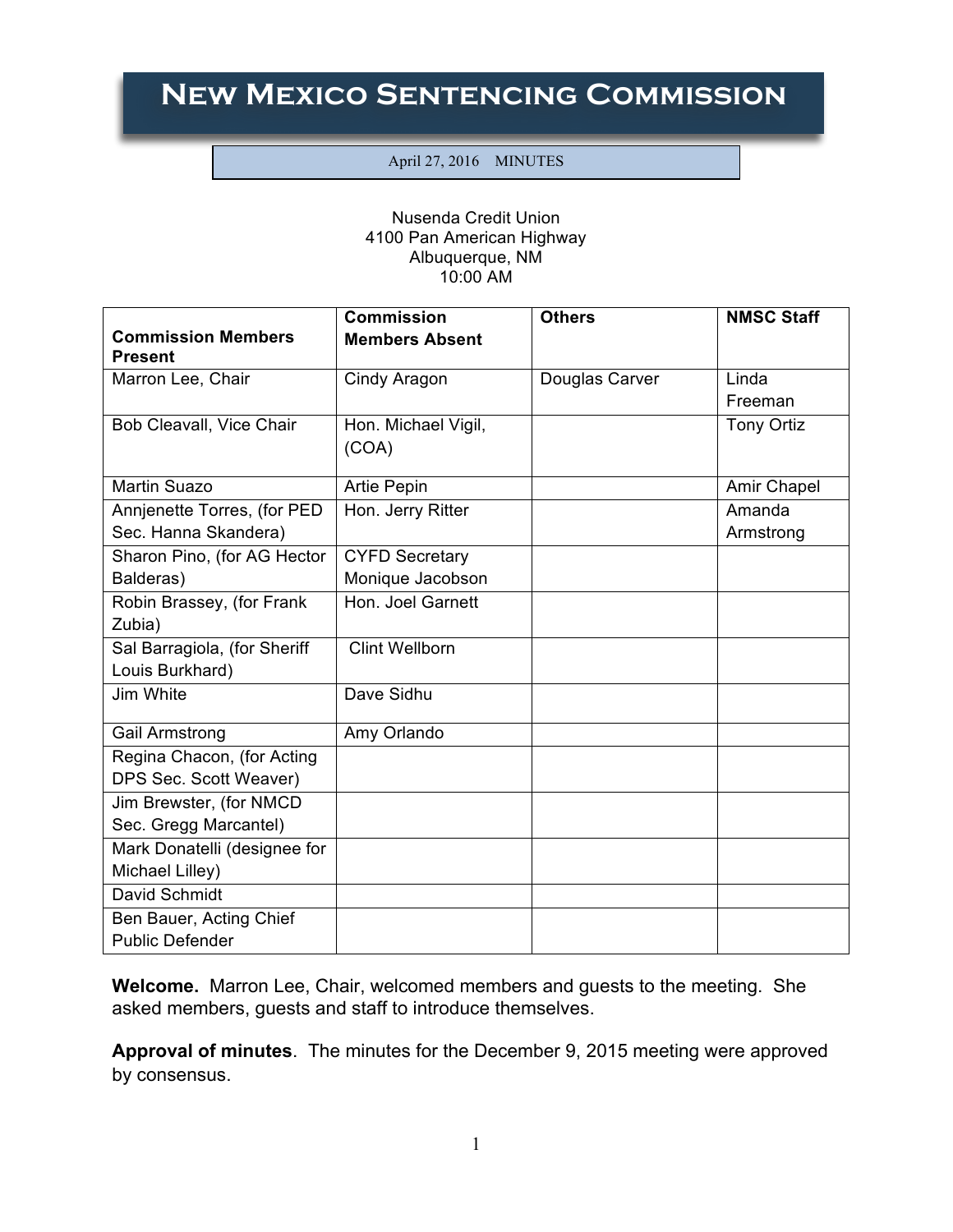## **Staff report.**

**NMSC Leadership Succession Plan:** Marron Lee and Linda Freeman briefed the members on the succession plan. Effective March 1, 2016, Linda Freeman began serving as the Executive Director for the NM Sentencing Commission (NMSC). On that same date, Tony Ortiz began serving as the Deputy Director. Linda and Tony will continue to work together, as they have for the past five years, until Mr. Ortiz retires in June 2017.

**Summary of 2016 Legislative Session:** Staff referred the members to a document in their files regarding justice-related bills passed during the 2016 session. The following measures were reviewed and discussed by the members: HB 65, regarding child pornography; HB 72, regarding use of juvenile dispositions as evidence in a subsequent judicial proceeding; HB 336, regarding creation and maintenance of a criminal records database by the Department of Public Safety; SB 118, regarding increased sentences for homicide by vehicle while DWI and an eighth or subsequent DWI conviction; and SJR 1, regarding a proposed constitutional amendment that addresses provision of bail to defendants.

**FY 17 Budget.** Staff briefed the members on the NMSC budget for fiscal year 2017. All agencies, with a few exceptions, had their budgets "sanded" by 4%, to address an acute revenue shortfall. Consequently, the NMSC's budget for FY17 was reduced by \$23,100.

**NMSC Research Projects.** Staff summarized work on the following research projects:

**Earned meritorious deduction study.** This report provides calculations of the average proportion of time served by male inmates released in fiscal year 2015 (July 1, 2014 - June 30, 2015) who earned deductions to their sentences under the Earned Meritorious Deductions (EMD) statutory policy.

**Adverse childhood experiences study**. NMSC staff, faculty from the University of New Mexico (UNM) School of Law and the UNM School of Medicine, and New Mexico's Children, Youth and Families Department (CYFD) initiated a joint project to look at the prevalence of Adverse Childhood Experiences (ACEs) nationally and in New Mexico. The study was intended to better establish the association between early childhood trauma and delinquency, as well as to explore the role that law and medicine can play in ensuring better health and juvenile justice outcomes for children who have experienced ACEs.

**A third "length of stay" analysis regarding county jails in New Mexico**. NMSC staff has published two prior length of stay studies that look at median length of stay in New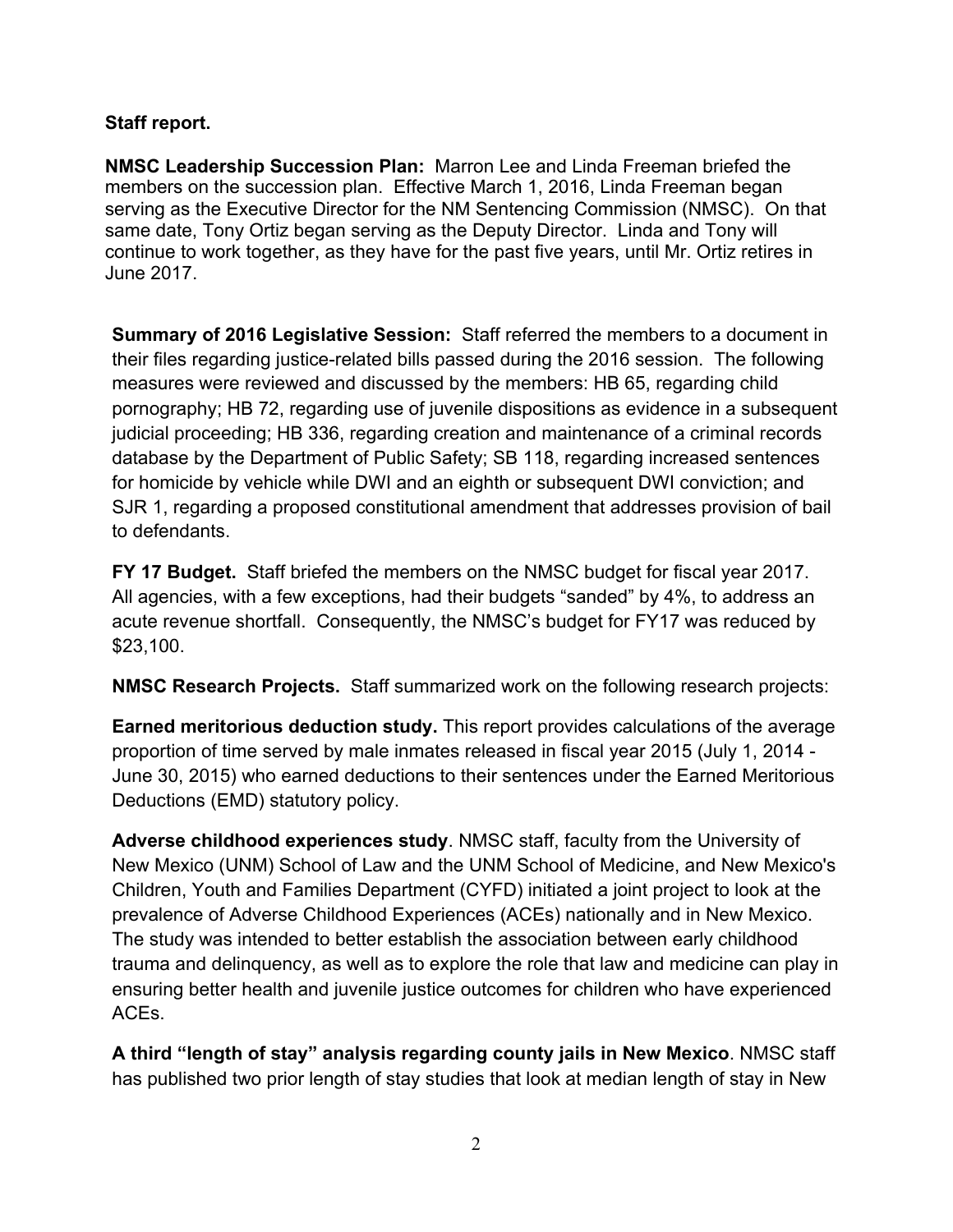Mexico county detention centers. Staff is currently working on a third iteration of this study, with a goal of publishing by the end of 2016.

**A prison population forecast for the NM Corrections Department**. NMSC staff is working on a sixth prison population forecast for the NM Corrections Department. This analysis will be completed by early July 2016.

**Cost analyses for criminal justice bills, authored during the 2016 legislative session**. Linda Freeman published cost analyses for several high-profile criminal justice measures, including an analysis for HB 56, regarding proposed amendments to the "3-strikes" statute.

**Report from the Legislative Committee**. Martin Suazo, Legislative Committee Chair, briefed the Commission members. The Legislative Committee met three times during the 30-day, 2016 legislative session. During those meetings, the committee reviewed and commented on 71 legislative proposals. Those comments, via the NMSC Bill Tracker, were systematically distributed to policy makers throughout the session.

**Report from the Justice Information Sharing Council.** Regina Chacon, JISC Chair, briefed the Commission members. During the legislative session, the Department of Public Safety (DPS) received funding for the preparation of criminal history reports for the use of the Judiciary. Information in the criminal history reports will be provided to judges for bond determinations and sentencing decisions. The Consolidated Offender Query (COQ) will be one of the data bases used to prepare the criminal history reports. It was also noted that the timely provision of comprehensive criminal history reports to the Judiciary will be an integral element of the proposed constitutional amendment regarding bail reform that will be presented to the voters in November 2016.

**Report from the Juvenile Committee.** Bob Cleavall, Juvenile Committee Chair, briefed the Commission members. He summarized the following topics: presentation of the adverse childhood experiences study to the Juvenile Committee; an application filed with the Council of State Governments for technical assistance with juvenile justice issues, filed jointly by the NM Supreme Court, NM Association of Counties and Children, Youth and Families Department (CYFD); an ongoing CYFD project to inventory juvenile-related programs and services on a county-by-county basis; and the enactment of SB 137, regarding establishment of protocols to treat suspected concussions that occur during organized sporting events.

**Report from the Sex Offender Management Board.** Tony Ortiz, Acting Chair for the SOMB, briefed the Commission members. The SOMB developed a scope of work for the 2016 interim and it includes the following topics: ongoing issues regarding HB 65; the state Sex Offender Registration and Notification Act; use of risk/needs assessments by the Adult Parole Board during parole hearings for sex offenders; and the inclusion of